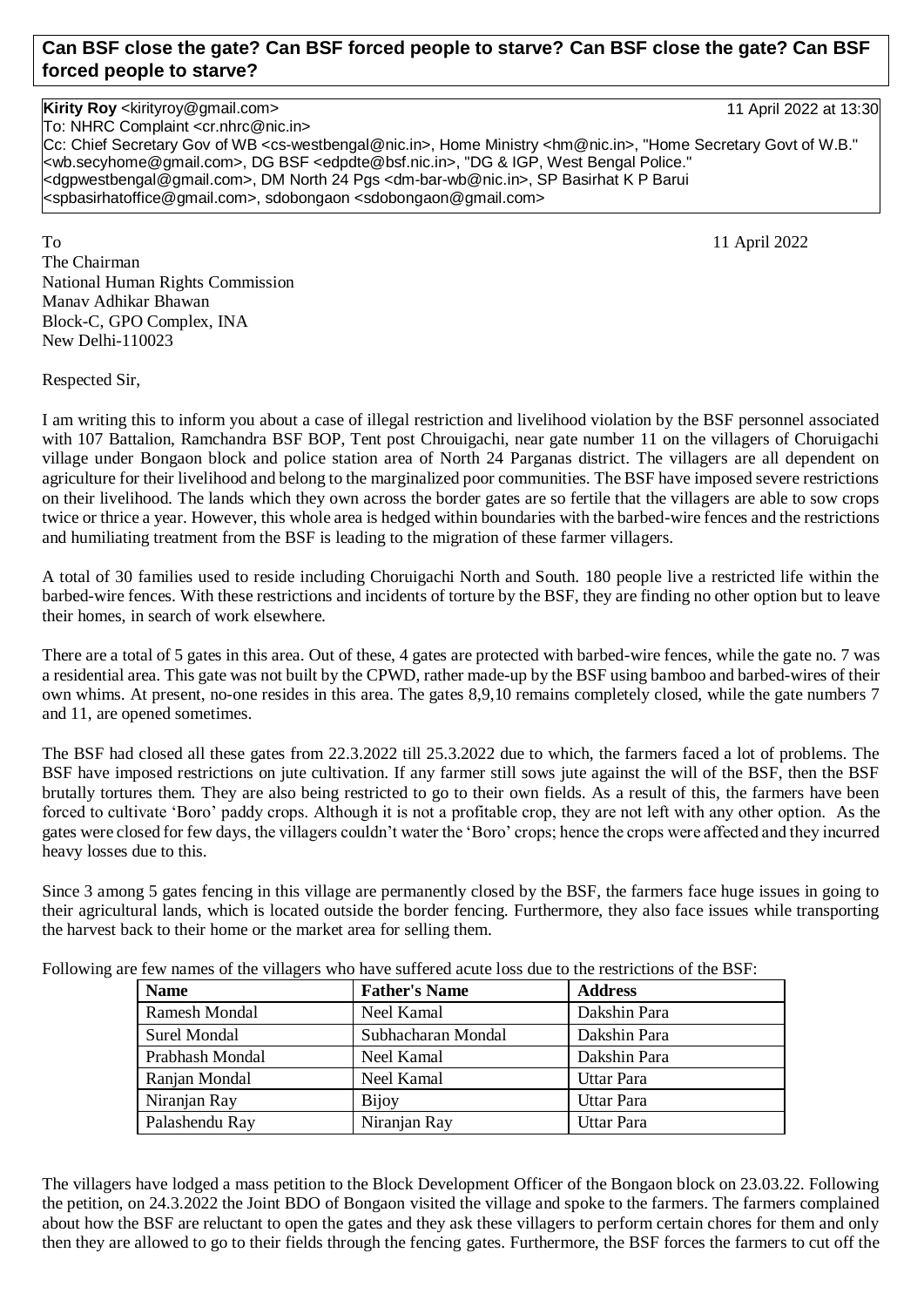plants and bamboos that they had earlier planted. If they don't do so then the BSF would not allow them to go to their fields. However, despite that no positive resolution was sought by the Joint BDO of Bongaon.

Their woes have been featured multiple times in the leading newspapers of West Bengal. This whimsical actions and arbitrary restriction imposed by the Border Security Force personnel of 107 Battalion, Ramchandra Border Outpost upon the villagers of Choruigachi is not only challenging their life and livelihood but also violating the Article 21 and Article 19 of the Constitution of India which reads as "No person shall be deprived of his life and liberty except according to procedure established by law" and "All citizens shall have the rights to move freely throughout the territory of India" respectively and Article 12 of the International Covenant on Civil and Political Rights and the goal number 8 and 16 of the United Nations Sustainable Development Goals, which Government of India has taken pledge to adhere with.

We request your urgent intervention in this matter by fulfilling these demands of the villagers:

The BSF should be posted at the zero point outside the villages through IBP

· Farmers should be allowed to go to their fields across the barbed wire fences from morning to evening and peacefully continue with their work without any obstruction

Immediate action should be taken against the guilty BSF who are responsible for harassing and imposing restrictions on the villagers' livelihood

- The villagers should be compensated for the loss that they incurred due to the illegal restriction of the BSF
- The farmers should be provided with agricultural support
- There should be no restriction on the cultivation of certain profitable crops.

Yours faithfully

Kirity Roy Secretary, MASUM & National Convener, PACTI